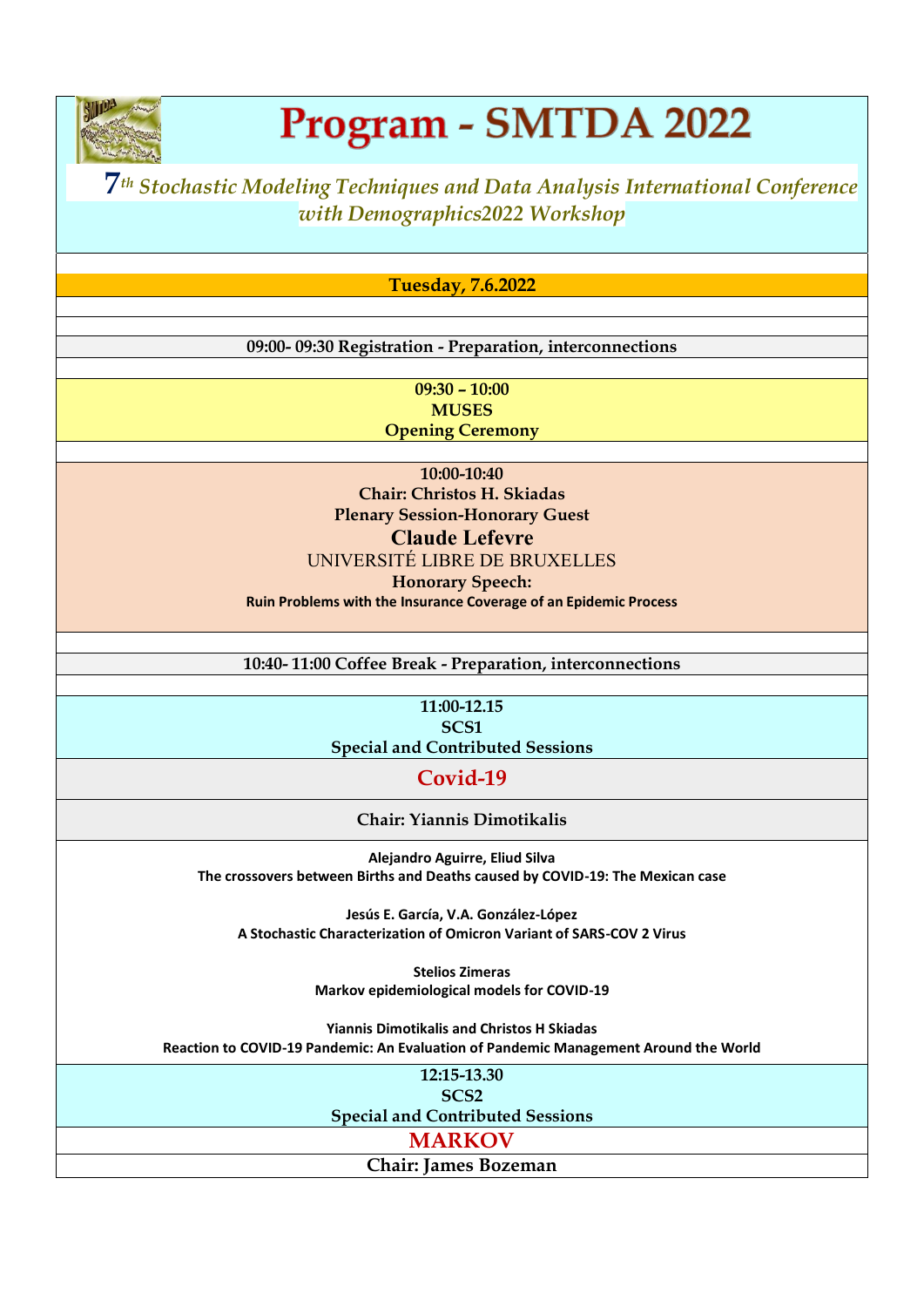**J. R. Bozeman**

**On the Metric Topology Induced from the BIC-based Consistent Metric between Markovian Processes**

**Andreas C. Georgiou, Emmanuel Thanassoulis, Georgios Tsaples Efficiency Evaluation and Markovian models, current state and research variants**

**Giannis A. Kechagias, Alexandros C. Diamantidis, Theodosis D. Dimitrakos Optimal maintenance of a deteriorating equipment using semi-Markov decision processes and linear programming**

**Giannis A. Kechagias, Alexandros C. Diamantidis, Theodosis D. Dimitrakos Optimal maintenance of a deteriorating equipment using semi-Markov decision processes and linear programming**

> **Shafiqah A. Al-Awadhi Student flow in an Academic Institution using an observing Markov Analysis**

#### **13:30-14:30 Lunch Break**

**14:30-16:00 SCS3 Special and Contributed Sessions**

**Special Session** 

Stochastic modelling with applications to finance and maintenance **Session organizers**: **Ying Ni** (Mälardalen University, Sweden), **Lu Jin** (University of Electrocommunications, Tokyo, Japan)

> **Kouki Takada, Marko Dimitrov, Lu Jin, Ying Ni Properties of American options under a semi-Markov modulated Black-Scholes model**

**Mohammed Albuhayri, Marko Dimitrov, Ying Ni, Anatoliy Malyarenko Numerical Studies of the Implied Volatility Expansions up to Third Order under the Gatheral Model**

> **Marko Dimitrov, Achref Bachouch, Ying Ni, Anatoliy Malyarenko Numerical BSDE Method for Pricing Options under Gatheral Model**

**Mizuki Kasuya, Lu Jin**

**Optimal maintenance policy for a two-state system with population heterogeneity under partial observation**

**Hossein Nohrouzian, Anatoliy Malyarenko, Ying Ni Constructing Trinomial Models Based on Cubature Method on Wiener Space: Applications to Pricing Financial Derivatives**

**16:00- 16:15 Coffee Break - Preparation, interconnections**

**16:15-17:30 SCS4 Special and Contributed Sessions**

**Population – Networks**

**Chair: Konstantinos Zafeiris**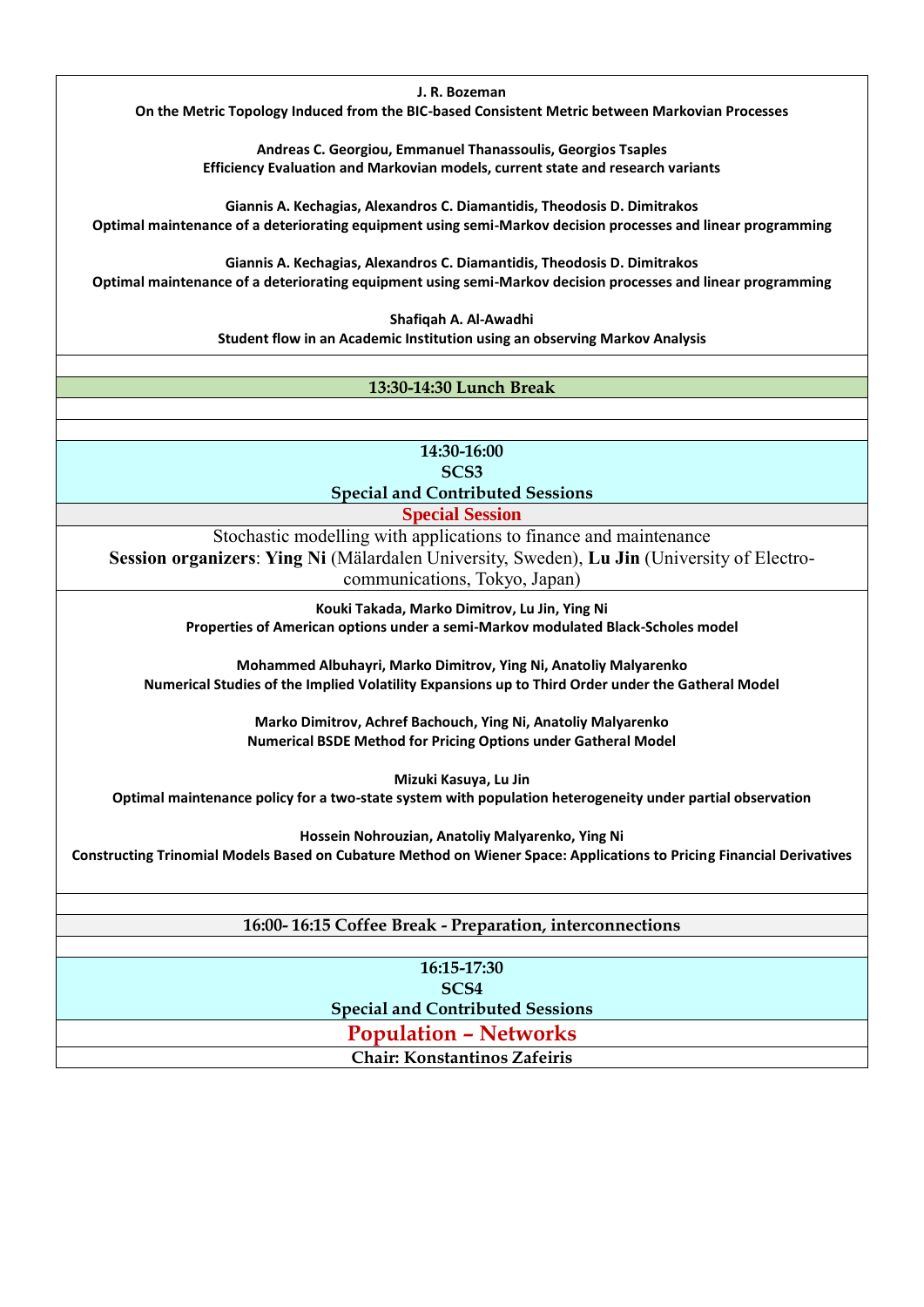**Akiva Bruno Melka, Yoram Louzoun High fraction of silent recombination in finite population two locus neutral birth-death-mutation model**

> **Akiva Bruno Melka, Navit Dori, Yoram Louzoun Invasion Rate versus Diversity in Population Dynamics with Catastrophes**

**Istvan Fazekas, Attila Barta A continuous-time network evolution model describing N-interactions**

**Oladapo T. Ibitoye, Viranjay M. Srivastava A Dynamic Neural Network Model for Accurate Recognition of Masked Faces**

**Lincoln S. Peter, Hlabishi I. Kobo, Viranjay M. Srivastava A Comparative Analysis of OpenFlow and P4 Protocols Based on Software Defined Networks**

| 17:30-19:00              |
|--------------------------|
| SCS <sub>5</sub>         |
| $1$ and Contributed $20$ |

**Special and Contributed Sessions**

**Estimators** 

Chair: Leandro Pardo, Co-Chair: Aida Toma

**Frederico Caeiro, Ayana Mateus An evaluation of the efficiency of a shape parameter estimator for the log-logistic distribution**

> **María Jaenada, Leandro Pardo Robust tests based on minimum Rényi pseudodistance estimators**

**Aida Toma, Amor Keziou Robust Minimum Empirical Divergence Estimators for Moment Condition Models**

**N. Balakrishnan, M. Jaenada, L. Pardo Robust Rao's tests for non-destructive one-shot device testing with Weibull lifetimes**

**End of the 1st Day**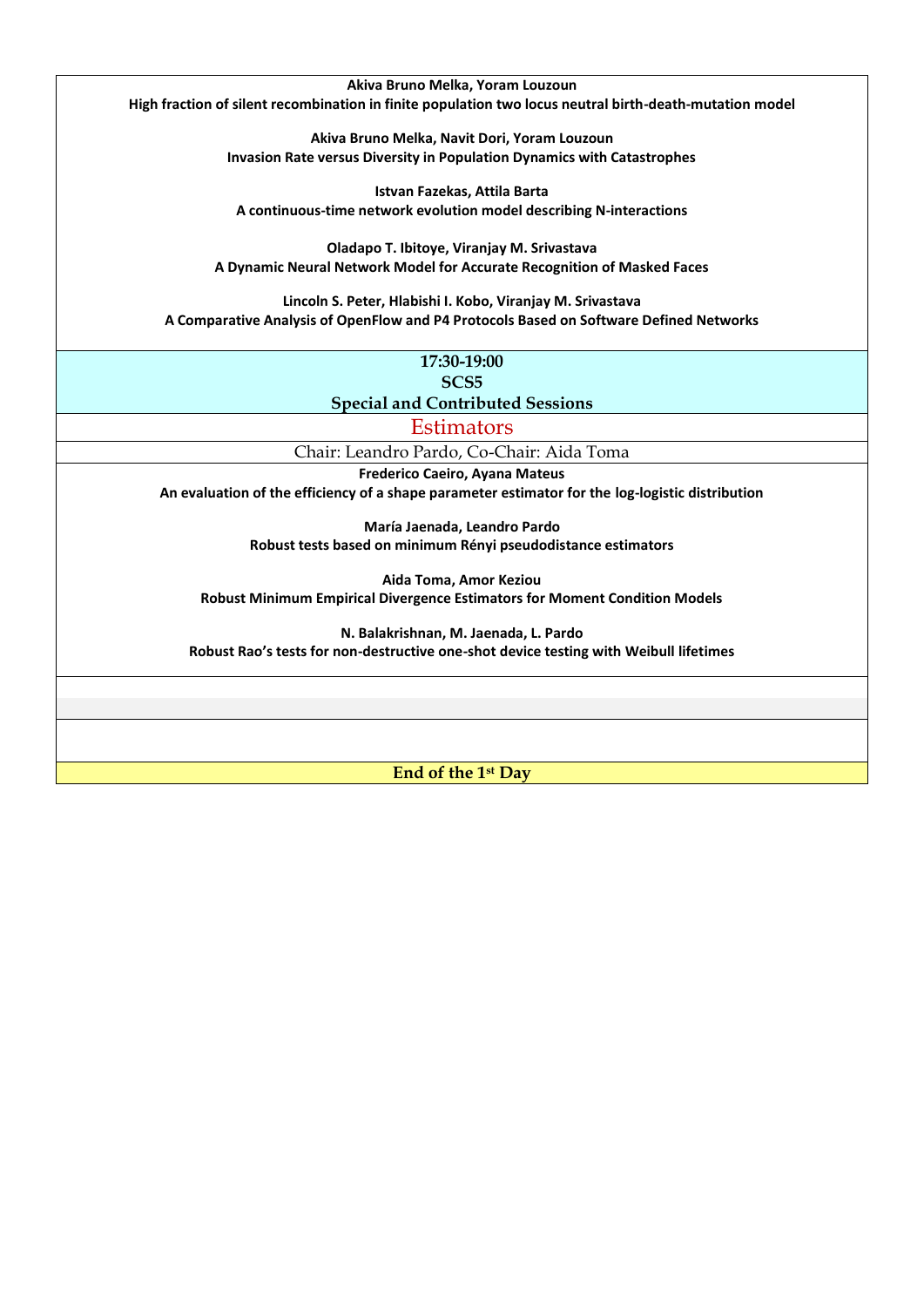

## **SMTDA 2022**

*<sup>7</sup> th Stochastic Modeling Techniques and Data Analysis International Conference with Demographics2022 Workshop*

**Wednesday, 8.6.2022**

#### **08:00- 08:15 Preparation, interconnections**

**08:15-09:45 SCS6**

**Special and Contributed Sessions**

**Muses**

**Special Session: Stochastic processes and their applications**

**Chairs: Filippo Petroni and Riccardo De Blasis**

**Guglielmo D'Amico, and Filippo Petroni On the ROCOF of higher order for semi-Markov processes with real applications**

**Guglielmo D'Amico, and Filippo Petroni A joint probability density function of wind speed and direction for wind power plant analysis**

**Riccardo De Blasis The weighted-indexed semi-Markov model: calibration and application to financial modelling**

> **Giovanni Masala, Graziella Pacelli, and Filippo Petroni Drawdown risk measures for asset portfolios with high frequency data**

**Salvatore Vergine, César Álvarez-Arroyo, Guglielmo D'Amico, Juan Manuel Escaño, Lázaro Alvarado-Barrios Optimal Management of a hybrid Microgrid in a random setting**

> **09:45- 10:00 Coffee Break – Preparation, interconnections 10:00-10:40 Plenary Session II Chair: Dimitrios Sotiropoulos Speaker: Sally McClean School of Computing - Ulster University Title: Smart Process Modelling for improved Process Mining**

> > **10:40-11:50 SCS7**

**Special and Contributed Sessions**

**Special Session on Healthcare and Sports Modelling**

**Chairs: Sally McClean and Adele Marshall**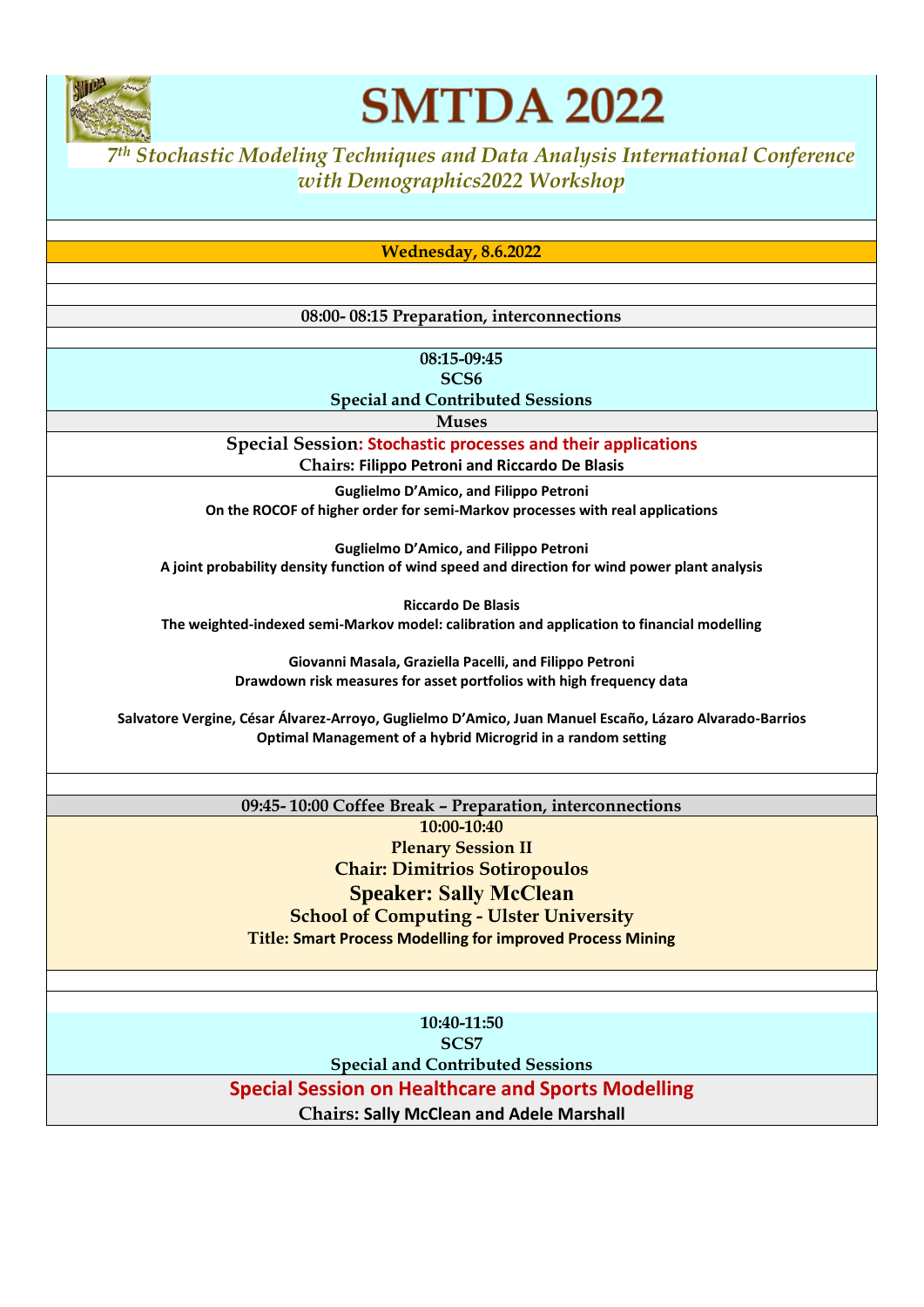**David. J.P. O'Sullivan, Sally MacClean Flexible model retraining criterion via Markov Decision Process for model maintenance in the presence of Concept Drift Leah. A. Keating, James. P. Gleeson, David. J.P. O'Sullivan A Multi-Type Branching Process Method for Modelling Complex Contagion on Clustered Networks Francesco Porro, Marialuisa Restaino, Juan Eloy Ruiz Castro, Mariangela Zenga Statistics in sport: analysis of the turnover for football coaches in the Italian SERIE A Pavlos Kolias, Alexandra Papadopoulou and Sally McClean Markov modeling for the evaluation of basketball performance 11:50-13:00 SCS8 Special and Contributed Sessions Models and Modeling Chair: Liberato Camilleri, Co-Chair: Flavius Guias Flavius Guias Epidemic models with several levels of immunity Liberato Camilleri, Lawrence Grech, Alex Manche Bayesian Parametric Survival Models Alvaro Montenegro, Daniel Montenegro Automatic Essay Scoring of multiple traits based on Transformer-sentences models Neringa Urbonaite, Leonidas Sakalauskas Construction of a Kriging Model using Fractional Brownian Vector Fields 13:00- 14:00 Lunch 14:00-15:45 SCS9 Special and Contributed Sessions Health Chair: Konstantinos Zafeiris Jana Vrabcová, Tomáš Fiala, Jitka Langhamrová Possibilities of creating new health indicators Konstantinos N. Zafeiris, Christos Skiadas Comparing Healthy life expectancy between Bulgaria and Greece since the 1960s Eleni Serafetinidou Factors associated with direct and indirect aspects of loneliness among Europeans aged 50 or higher Kornélia Svačinová, Markéta Majerová, Jana Vrabcová A Tool for Measuring Alcohol Policy Scoring in Czechia and EU: The Innovative Alcohol Policy Indicator Tomáš Fiala, Jitka Langhamrová, Jana Vrabcová Could the idea of equitable normal pension age stabilize the pension system? Nikolaos G Tsakalis, George Matalliotakis The correlation between Quality of Life (Qol) and Health Literacy (HL) in gastrointestinal cancer patients.** 

**A single-center cross-sectional study in Greece**

**T.P. Sabgaida, V.G. Semyonova, A.V. Zubko Impact of the COVID-19 pandemic on the mortality of Muscovites from endocrine diseases**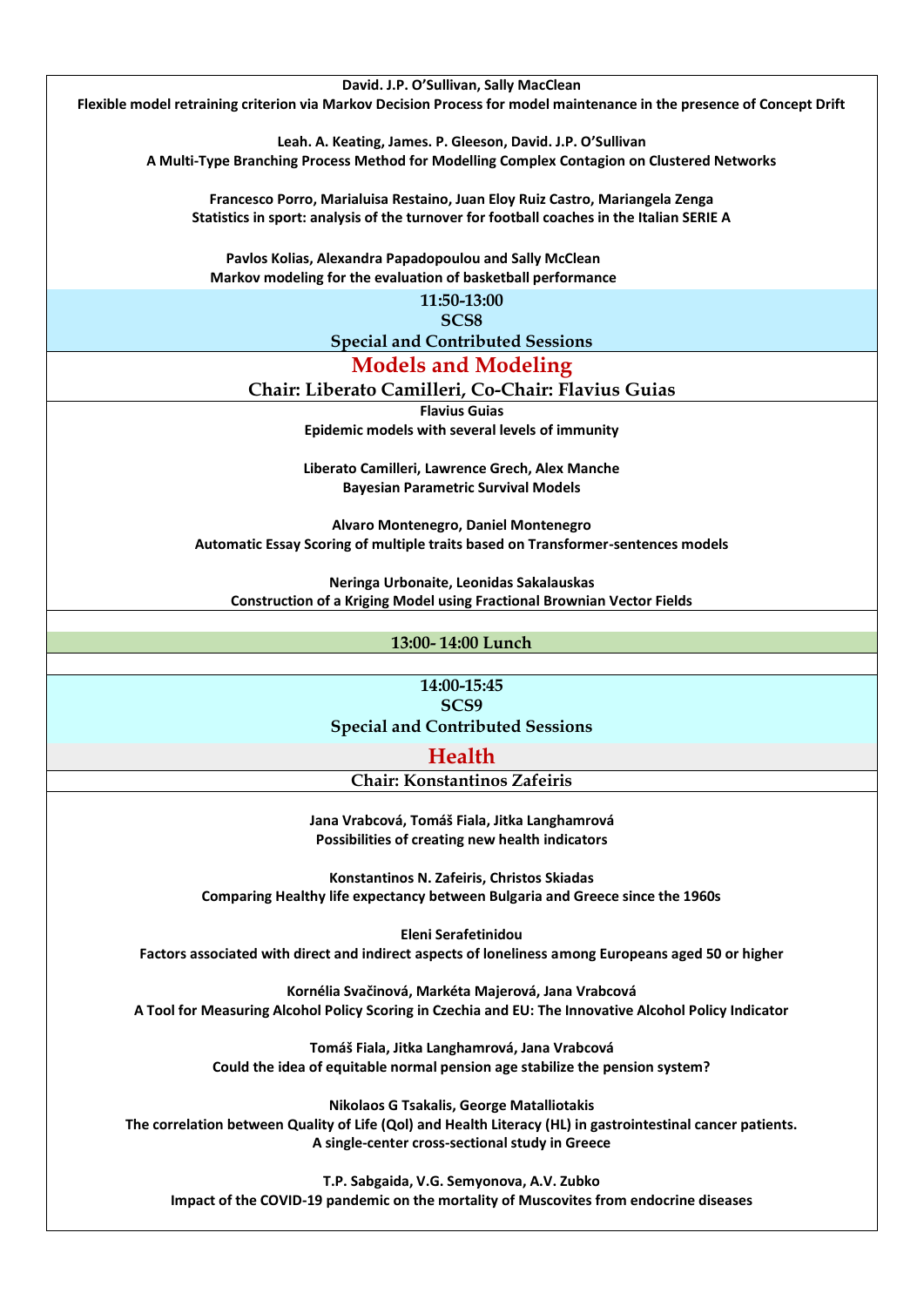**15:45- 16:00 Coffee Break - Preparation, interconnections**

**16:00-17:45 SCS10** 

**Special and Contributed Sessions**

**Stochastics I**

**Chair: Mark Anthony Caruana**

**Cyprien Ferraris Phi divergence and consistent estimation for stochastic block model**

**Ikhlef Lyes, Aïssani Djamil Stochastic modeling of perishable inventory retrial system with generally distributed lead times**

**Marek T. Malinowski Symmetric Fuzzy Stochastic Differential Equations: Generalization of the Lipschitz Condition**

> **Jean-Paul Murara Stochastic Optimal Control with a Multiscale Volatility Model**

**Samuel Bonello, David Suda, Monique Borg Inguanez A Bayesian Approach to Measuring Risk on Portfolios with Many Assets**

#### **17:45-19:15 SCS11 Special and Contributed Sessions**

**Statistics I**

Chair: Mark Anthony Caruana

**George Tzavelas, Konstadinos Politis**

**A Study of the Failure Rate for the Convolution of Two Distribution Functions, One of Which is Uniform**

**Tareq F A Zanoon**

**Performance of the Barzilai-Borwein fixed step optimization approach in Ultra-Wide Band microwave tomography**

**Franca Crippa, Luca Cesana, Roberta Daini Neuropsychological Normed Measures for the Tinker Toy Test (TTT). Exploring Latent Structures**

**Konstantina Tsiota, Konstantinos A. Tasias An action-based process monitoring tool for quality shifts with multiple root causes**

> **Maria Symeonaki, D. Parsanoglou, Glykeria Stamatopoulou Measuring transition smoothness into European labour market(s)**

**Eva Tsouparopoulou, Maria Symeonaki Refusal to participate in a survey as an indicator of reluctant responses**

**Vladimir Rykov, Nika Ivanova On Reliability Function of a k-out-of-n System with Dependent Failures**

**End of the 2nd Day**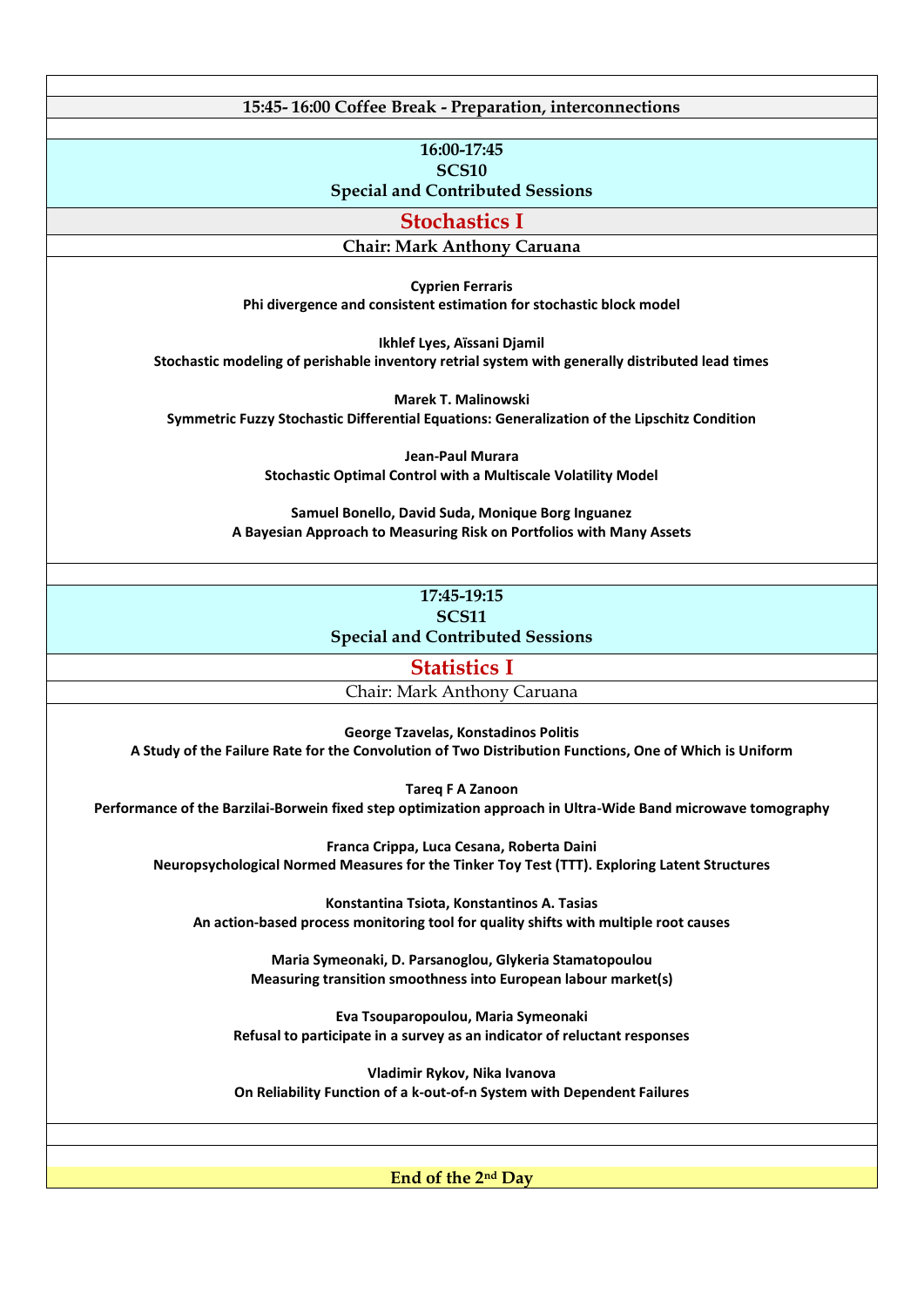

# **SMTDA 2022**

*<sup>7</sup> th Stochastic Modeling Techniques and Data Analysis International Conference with Demographics2022 Workshop*

**Thursday, 9.6.2022**

#### **09:00- 09:15 Preparation, interconnections**

**09:15-11:00 SCS12 Special and Contributed Sessions Statistics II**

**Chair: Mark Anthony Caruana, Co-Chair: Athanasios Rakitzis**

**Jesús E. García, V.A. González-López Young diagram and Statistical Independence**

**Lazaros Kanellopoulos, Konstadinos Politis Differentiated Laplace transform ratio order and some aging properties with applications**

> **Jean-Paul Murara, Sergei Silvestrov, Bob Kirabo Ngoga Portfolio Construction involving Vandermonde Matrix**

**Athanasios C. Rakitzis, Eftychia Mamzeridou On the Design and Performance of Upper One-Sided Charts for Zero-Inflated Processes with Estimated Parameters**

> **David Suda Stability of Sampling Proposals for Reducible Diffusions over Large Time Intervals**

**Andrei Zaitsev Some results on the distributions of sums of independent summands**

**11:00-11:20 Coffee-Break**

**11:20-12:40 SCS13 Special and Contributed Sessions**

**Muses**

**Special Session (Virtual)**

**Stochastic and Statistical Data Analysis Models and Methods Chair: Ilia Vonta, National Technical University of Athens**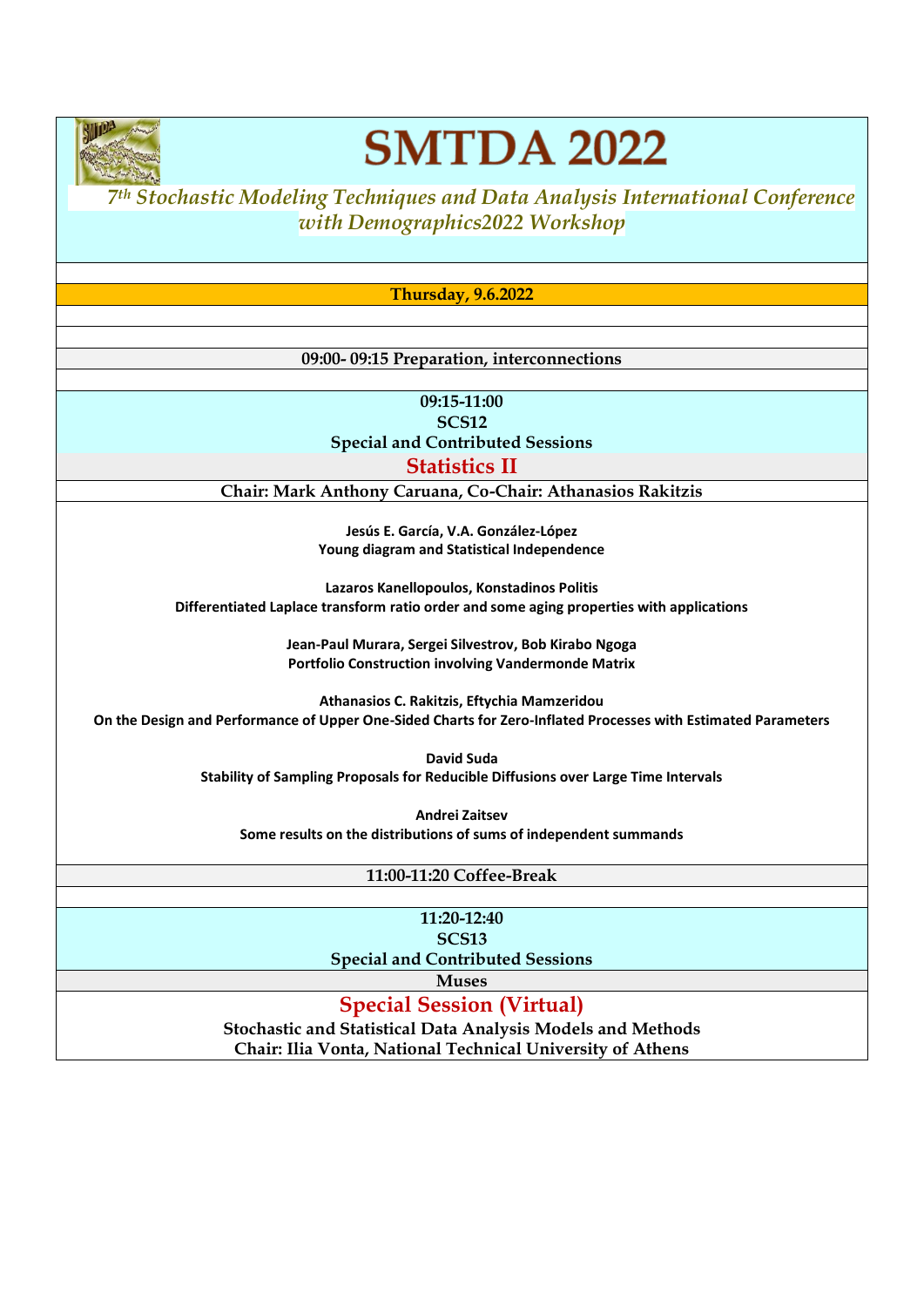#### **Elisavet Beki, Kimon Ntotsis, Alex Karagrigoriou A Novel Dimensionality Reduction Approach through Partial Least Squares Method**

**Konstantinos N. Makris, Ilia Vonta An introduction to the indices μ[MKN] and to the mathematical measure V[MKN]**

**Christina Parpoula, Alex Karagrigoriou The key role of change-point analysis in public health decisionmaking**

> **Milan Stehlík On tissue discrimination for cancer research**

#### **12:40-13:40 LUNCH**

**13:40-15:30 SCS14**

**Special and Contributed Sessions**

**Muses**

**Special Session (On-Site)**

**Stochastic and Statistical Data Analysis Models and Methods Chair: Alex Karagrigoriou**

**Christos Meselidis, Alex Karagrigoriou, Takis Papaioannou Robust Statistical Inference based on Dual Measures**

**Vlad S. Barbu, Thomas Gkelsinis A class of Homogeneity tests for independent and dependent data with asymmetrically important transitions**

> **Chrysoula Kroustalli, Alex Karagrigoriou, Andreas Makrides Stochastic Processes and Reliability Analysis: Theoretical Issues and Applications**

**I. Mavrogiannis, A. Karagrigoriou, G. Papasotiriou, I. Vonta Detecting Exponentiality via the catastrophe & conspiracy principles**

**Fatiha Mokhtari, Chafiâa Ayhar, Saâdia Rahmani, Vlad S. Barbu Asymptotic properties of kernel estimators for continuous-time semi-Markov processes**

**15:30- 15:45 Coffee Break - Preparation, interconnections**

**15:45-16:30 Plenary Session III Chair: Alex Karagrigoriou**

**Speaker: Joseph E. Cavanaugh, Benjamin Riedle, and Andrew A. Neath**

**Title: Probabilistic Pairwise Model Comparisons Based on Discrepancy Measures and a Reconceptualization of the P-Value**

**16:30- 16:45 Preparation, interconnections**

**16:45-18:00 SCS15 Special and Contributed Sessions**

**Mortality**

**Chair: Konstantinos Zafeiris**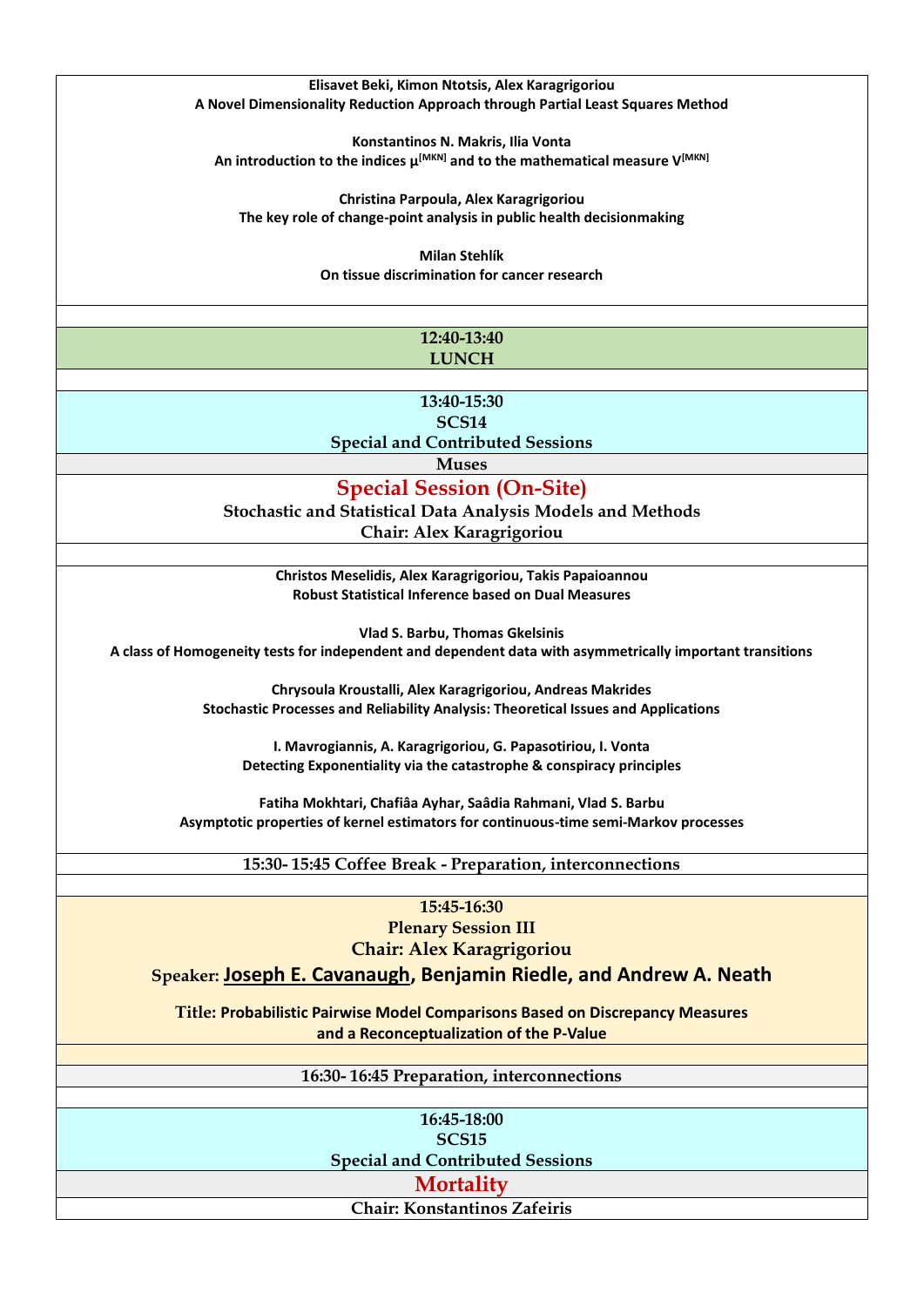**Panagiotis Andreopoulos, Fragkiskos G. Bersimis, Kleomenis Kalogeropoulos, Alexandra Tragaki Recent changes in Human mortality: The case study of Greece**

**Tiê Dias de Farias Coutinho, Neir Antunes Paes Preventable deaths and maternal and newborn factors in a region of Brazil: panel data modeling**

**Traian Pirvu Joint work with Petar Jevtic and Minsuk Kwak Practical partial equilibrium framework for pricing of mortality-linked instruments in continuous time**

**Konstantinos N. Zafeiris Greece since the 1960s: the mortality transition revisited. A Joinpoint Regression Analysis**

**Maria Sachinidou and George Matalliotakis Comparative and Long-Term Financial Analysis of 4 General Hospitals belonging to Island Areas of Greece during 2017-2020**

> **A.V. Zubko, T.P. Sabgaida, V.G. Semyonova Features of changes in male mortality during a pandemic**

> > **18:00-19:00 SCS16**

**Special and Contributed Sessions**

**WORKSHOP: Financial effects / consequences of the COVID-19 pandemic on Crete Chairs: Christos Floros and George Matalliotakis Implementing body and participants: Region of Crete, Accounting and Finance Laboratory (LAFIM) of the Hellenic Mediterranean University**

> **Efthalia Tabouratzi and George Matalliotakis The response of the Cretan companies to the COVID-19 pandemic**

**Christos Floros Seasonality and persistence of air arrivals: The case of Crete**

**Nektarios Gavrilakis, Christos Floros, and Emilios Galariotis Corporate Governance Gender Equality and Firm Financial Performance: The Case of Euronext 100 Index** 

**Dimitrios I. Vortelinos**

**Country tax measures in response to the Covid-19 pandemic and the foreign exchange market: International evidence**

**End of the 3rd Day**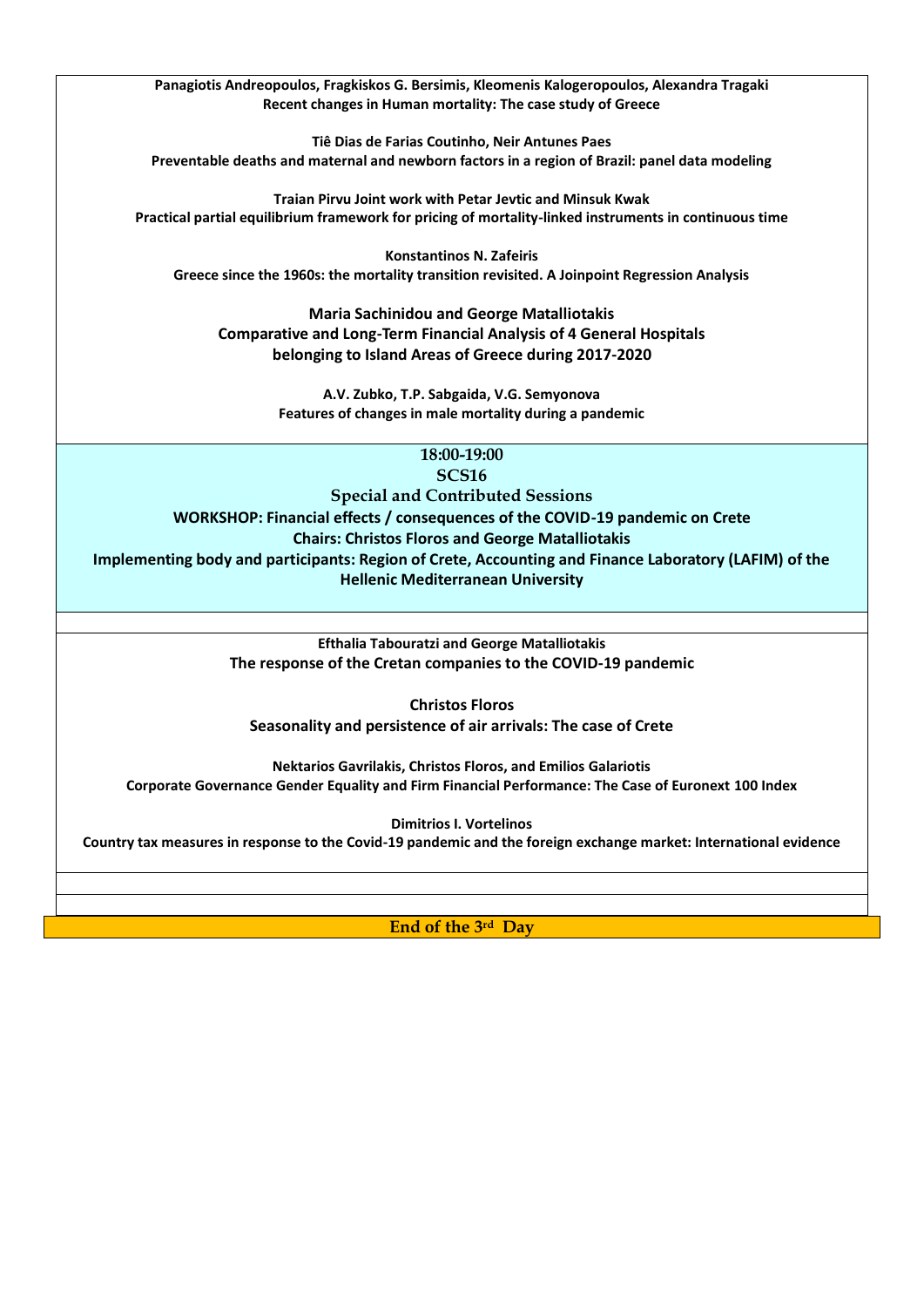

## **SMTDA 2022**

### *<sup>7</sup> th Stochastic Modeling Techniques and Data Analysis International Conference with Demographics2022 Workshop*

**Friday, 10.6.2022**

**09:00- 09:10 Preparation, interconnections**

**09:10-11:20 SCS17**

**Special and Contributed Sessions**

**Data Analysis I**

**Chair: Jang Schiltz**

**Elena Bamicha, Georgia Verropoulou Assessment of the CASP-12 scale among people aged 50+ in Europe: An analysis using SHARE data**

**Nassira Menni Asymptotic normality for regression function estimate under right censored data and association**

**Cédric Noel, Jang Schiltz A new R package for Finite Mixture Models with an application to clustering countries with respect to COVID data**

**Áurea Sousa, Osvaldo Silva, Helena Bacelar-Nicolau**

**Comparison between two algorithms for computing the Weighted Generalized Affinity Coefficient in the case of interval data**

> **Fabien Llobell, El Mostafa Qannari Cluster Analysis in a Multi-Block Setting**

**Rafik Abdesselam A Topological Clustering of Individuals**

**Valery Antonov Comparative analysis of two signals of biomedical origin**

#### **11:20- 11:40 Coffee Break - Preparation, interconnections**

**11:40-13:30 SCS18**

**Special and Contributed Sessions**

**Data Analysis II**

**Chair: Jim Freeman, Co-Chair: Mark Anthony Caruana**

**Dominika Ballová**

**Comparison of selected methods commonly used to analyze changes in time series**

**Dominique Desbois**

**Applying Entropy Criterion to Cost Allocation: an Empirical Analysis of Fertilizer Cost Estimates for European Countries**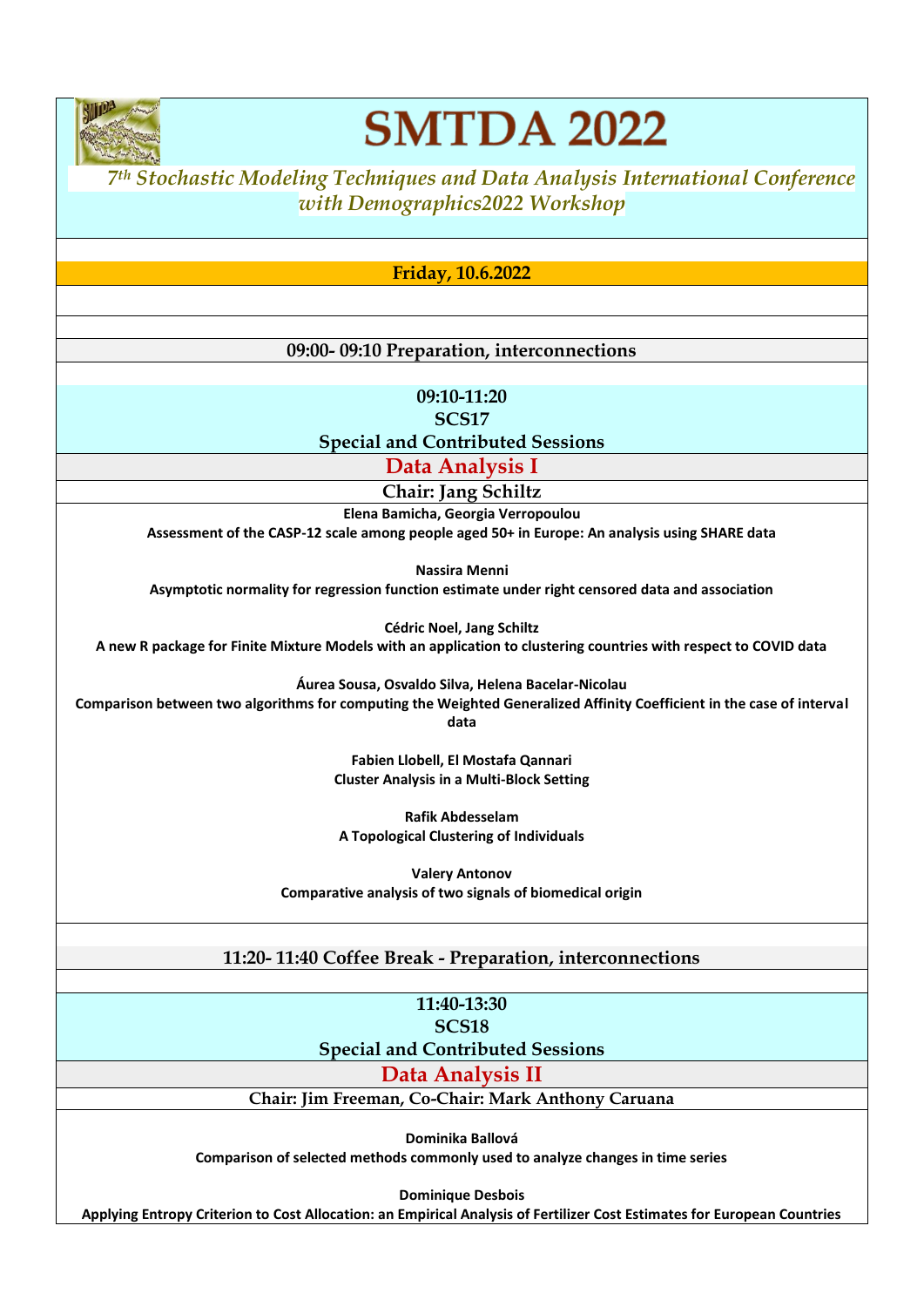**Mark Anthony Caruana, Gabriele Lentini Multivariate Kernel Discrimination Applied to Bank Loan classification**

**Jim Freeman, Haoyu Miao Blackjack and the Kelly bet: a simulation assessment of selected playing strategies**

**Oladapo T. Ibitoye**

**Development of a Neural Network Based Vehicle License Plate Recognition System**

**Osvaldo Dias Lopes da Silva, Áurea Sandra Toledo de Sousa, Helena Bacelar-Nicolau Hierarchical Cluster validation in context of comparison and evaluation of partitions**

#### **13:30- 14:30 Lunch**

**14:30-16:30 SCS19 Special and Contributed Sessions**

**Advances in Social Research Methods**

Invited Session Chair: Maria Symeonaki

**Aggeliki Yfanti, Catherine Michalopoulou**

**The demographic, social and regional "profile" of peoples' perceptions of their social class: Evidence from the 7th wave of the World Values Survey, 2017-2020**

> **Anastasia Charalampi, Catherine Michalopoulou, Clive Richardson Exploring cross-national comparability of unidimensional constructs**

**Chrysoula Zerva and Maria Symeonaki Machine learning and natural language processing as social research tools: Applications and challenges**

> **Aggeliki Kazani, George Filandrianos, Maria Symeonaki and Giorgos Stamou Semantic integration of data: from theory to social research practice**

**George Filandrianos, Aggeliki Kazani, Parsanoglou Dimitios, Giorgos Stamou and Maria Symeonaki Introducing an ontology of adolescents' digital leisure**

**Aliki Symeonaki, Maria Symeonaki To read on not to read? Examining the relation between students' well-being and their attitude towards reading** 

**16:30-16:45 Coffee Break**

**16:45-18:15 Special Session Chairs: Teresa A. Oliveira & Amilcar Oliveira Statistical Modelling and Data Analysis**